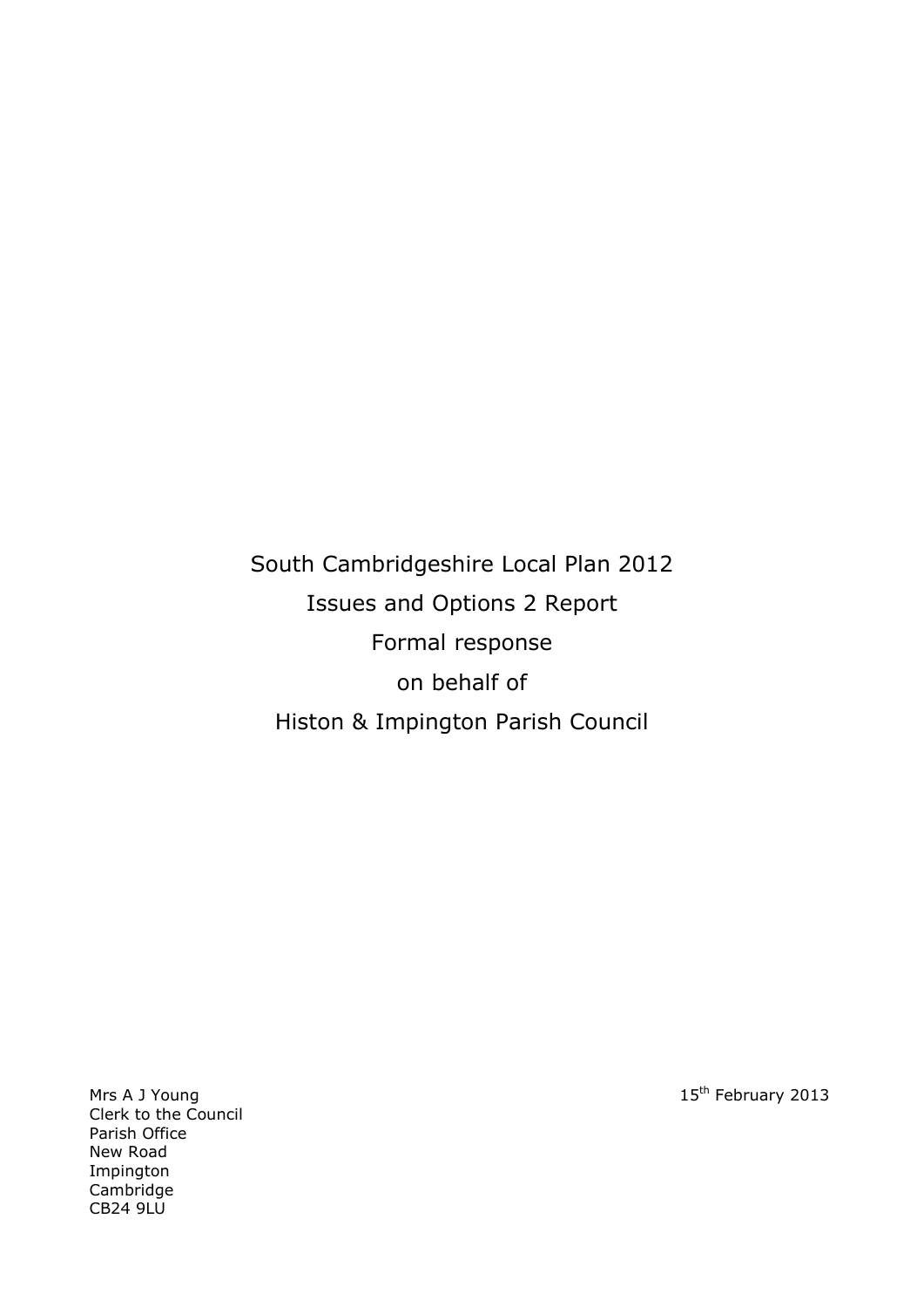### **General**

Histon & Impington Parish Council (HIPC) made many comments in response to the Options 1 consultation. These have been reconsidered and for those numerous topics not directly addressed in the Options2 consultation, HIPC wishes to reiterate the previous comments.

### **Urgency of developments**

HIPC understands that the overall plan for the SCDC area needs to take account the total need for new housing and the typically slow progress (because of infrastructure and the planning timetable reasons) for new settlements (e.g. Northstowe, Bourn Airfield and Waterbeach) meaning that infill medium size developments that can be quickly realised are required.

HIPC notes that the Northstowe Phase 1 dates are now much more certain, even than at the time of writing the Options 2 paper. Moreover, the Wing development (entirely within the SCDC area) is expecting outline planning permission in July and full permission within 2013. The single developer is anticipating a very quick build out of between 1500 and 2000 homes.

Thus HIPC contends that the pressure to find other quick development sites has been much reduced and therefore strongly feels that the three sites within the settlement's green belt north of the A14 are no longer a priority, especially given that the local infrastructure is already at capacity and these sites will need new infrastructure in the same way manner as totally new greenfield sites.

#### **Drainage, foul water sewerage and water resources**

HIPC are appalled that none of these crucial constraints are mentioned in the discussion of sustainable development in the report.

Many sites will have dramatic impacts on drainage outside the proposed sites. For instance NIAB/Darwin Green 1, 2 and 3 will have a significant impact on many houses in our villages.

Foul water sewerage is inadequate in our village and does not have capacity to cope with new developments.

Furthermore, the Infrastructure Capacity study identifies a **critical** surface water project required to resolve issues in the settlement, costing £3M, for which no schedule currently exists.

#### **Green Belt**

HIPC notes that the Options 2 paper quotes the NAPPF on the uses of Green Belt.

In the following table we take each of the headings and demonstrate the importance of the current and complete green belt to our settlement.

Green Belt Purposes in NPPF

1. To check the unrestricted sprawl of large built-up areas;

SCDC members are well aware of the desire by all the settlements within SCDC to maintain their independent integrity and this has been repeated often in the consultation process. In particular, Histon and Impington residents demand the retention of all the green belt north of the A14, to maintain the separation from the ever increasing scope of the City. This should be done as an SCDC policy irrespective of the clear expansion ambitions of the City Council.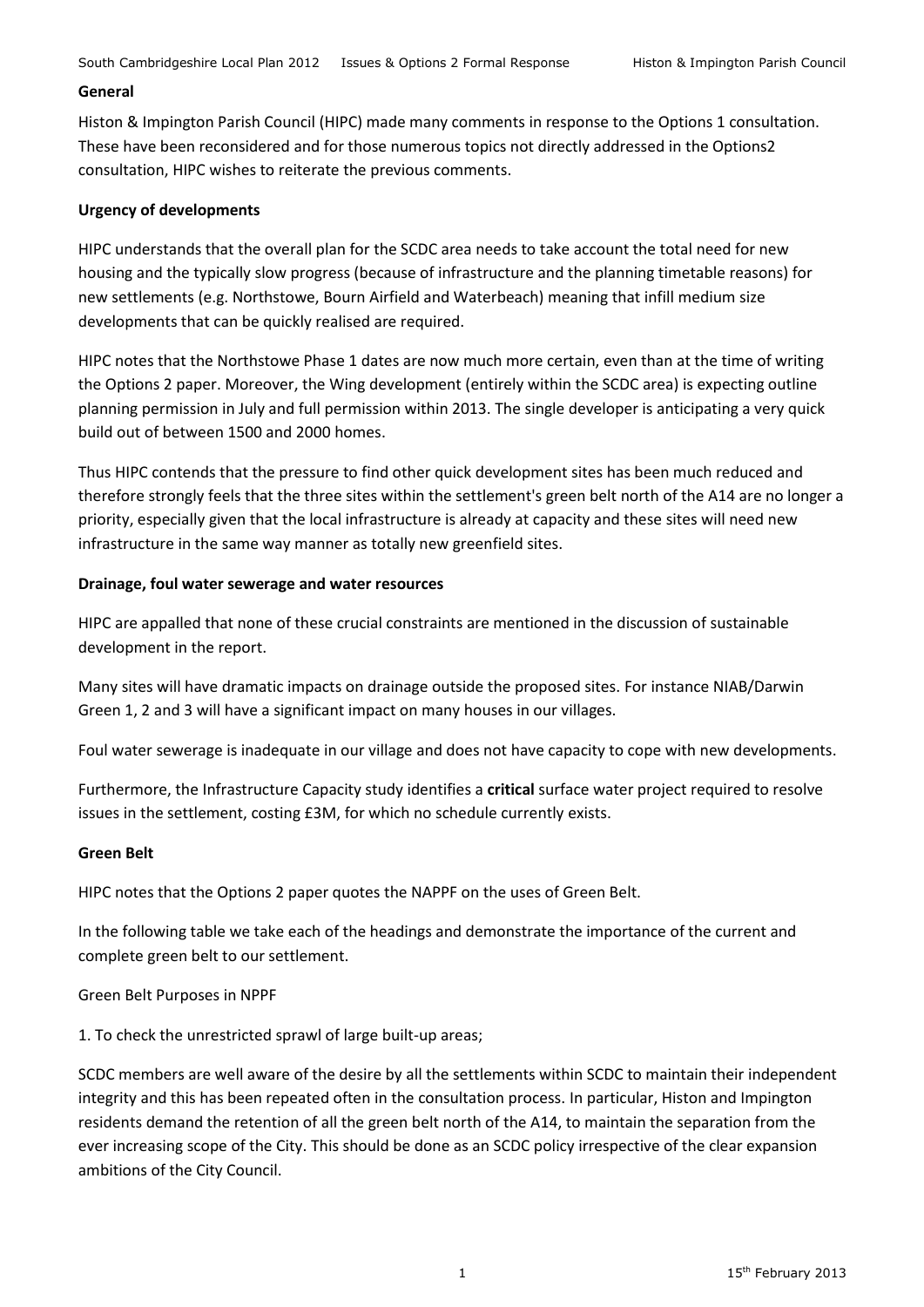2. To prevent neighbouring towns merging into one another;

Northstowe will be under a mile from the nearest house in Histon (with Oakington and Westwick in between). The plans to develop Cottenham clearly need the retention of green belt separation. The warehouses on Mere Farm again indicates, if unchecked a merging of Impington and Milton. Retention of the Green belt is essential to satisfy this NAPPF objective.

3. To assist in safeguarding the countryside from encroachment;

see above

4. To preserve the setting and special character of historic towns; and

"Towns" indicates clearly the point we are making as a village settlement – without the green belt we would soon become part of a larger town or even City.

5. To assist in urban regeneration, by encouraging the recycling of derelict and other urban land.

The recycling centre and landfill site (in Milton) will need designation as green belt once the current use finishes to achieve this objective.

### **Sites specific issues - sites considered**

This response covers the following sites:

- Part 1 Joint Consultation
	- GB6 Land south of the A14 and west of Cambridge Road (NIAB3)
	- CS4 Land south of the A14 and west of Cambridge Road (NIAB3)
	- CS6 Land between Milton and Impington, north of A14 (Union Place)
- Part 2 Further site options
	- H2 Former Bishops Hardware Store, Station Road, Impington
	- PC1 Parish Council's regeneration proposal, 'Station', Histon and Impington
	- PC2 Parish Council's proposal to reinvigorate Cottenham
	- R1 Land known as Bypass Farm, West of Cottenham Road, Histon

### **Part 1 - Joint Consultation**

### **Site GB6 - up to 130 dwellings, employment development et al**

Based on its experience with the Orchard Park site HIPC objects to this proposal on the following grounds:

- 1. Green Belt
	- a. threat to the principle of the green belt of preventing the coalescence of communities within it, and with Cambridge City
- 2. Much of the site is in the Air Quality Management area, and therefore unsuitable for development
- 3. The site is likely to require noise barriers (as Orchard Park) to shield housing from the A14. Since the A14 is less elevated at this point, these barriers will require to be significantly larger, and will have an unacceptable visual impact on this northern gateway to Cambridge
- 4. As has been effectively shown on the Orchard Park development, there is no realistic demand for employment development in this area - and therefore this is unlikely to be the envisaged mixed use development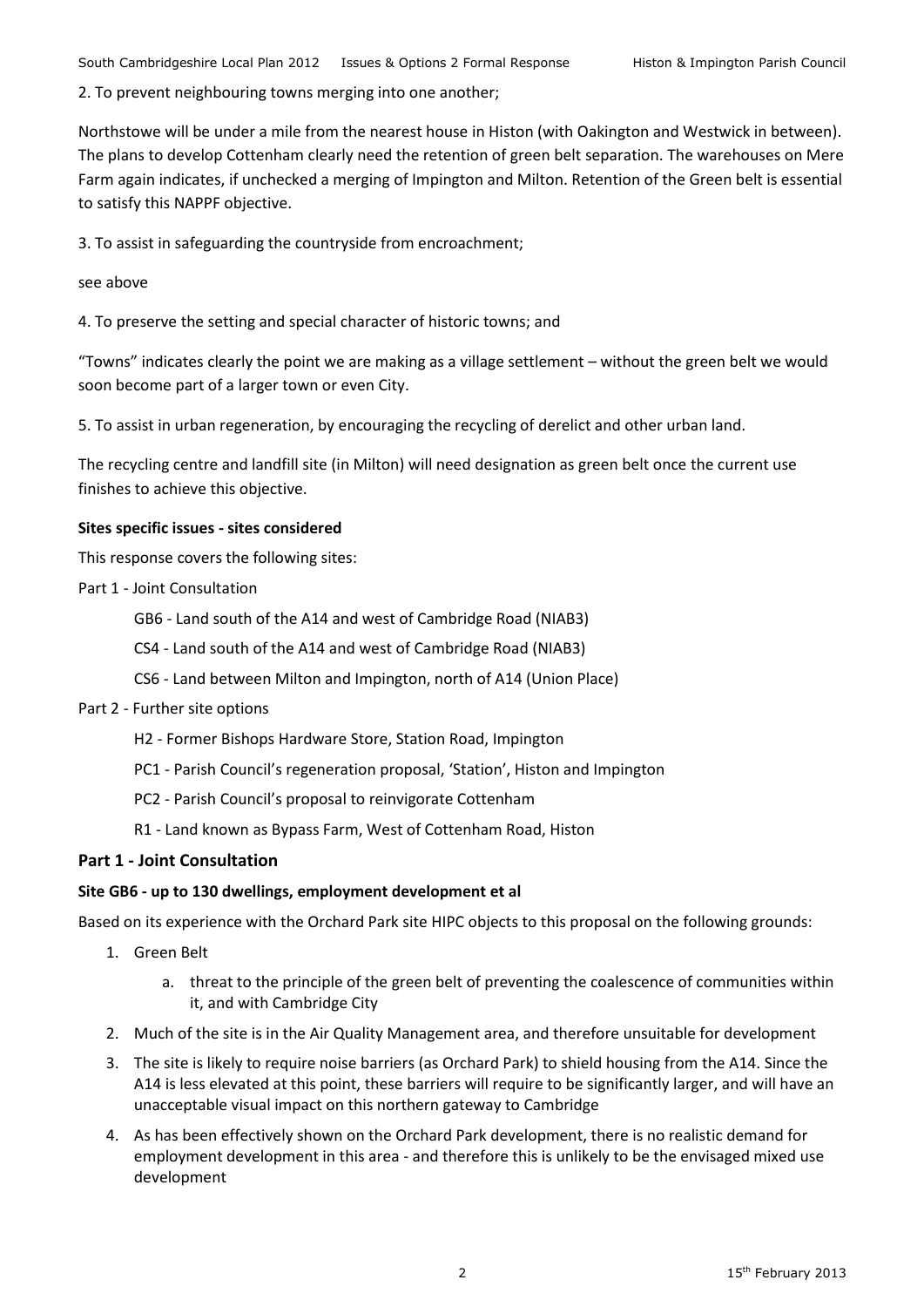### **Sites CS4, CS6 - Community Stadium proposals**

It should be noted that both of these potential sites conflict with the existing stadium/business of Histon Football Club (HFC) at the Glass World Stadium, Bridge Road, Impington.

Not only is there the issue of the competition for spectators and therefore the impact on the business of HFC, established on this site from the late 1960s, but also thought must be given to the potential for simultaneous home games, and therefore higher volumes of traffic.

For that reason alone, both sites should be rejected.

# **CS4**

HIPC objects to this proposal on the following grounds:

- 1. Green Belt
	- a. threat to the principle of the green belt of preventing the coalescence of communities within it, and with Cambridge City
	- b. development of the site would leave no green separation between Cambridge and Impington north of the A14
- 2. Area inadequate to provide additional ancillary facilities (eg all weather training facilities)
- 3. No provision for parking

## **CS6**

**This scheme is inappropriate in its Green Belt location, unacceptable for its impact on wildlife, does not have the necessary support from the community or potential key users.**

HIPC objects to this proposal on the following grounds:

- 1. Green Belt
	- c. threat to the principle of the green belt of preventing the coalescence of communities within it, and with Cambridge City
	- d. no special circumstances, given the advanced state of the planning of the Cambridge Sporting Village, with a similar range of facilities and significant and key partner and stakeholder engagement
- 2. Unacceptable impact on a colony of the common toad, which is on the IUCN Red List of Threatened Species, is protected in the UK, and has been designated in the UK as a Biodiversity Action Plan (BAP) priority species
- 3. Conflict with Policy CS26 of the Cambridgeshire and Peterborough Minerals and Waste Development Plan adopted July 2011 with respect to the area designated as the Impington Park & Ride
- 4. There is currently no case for the extension of the Milton Park & Ride site, nor the provision of a Park & Ride site at Impington
- 5. Unacceptable impact on the Traveller site north of the A14
- 6. Inadequate access the only access being via the route under the A14
- 7. The conference centre and hotel expansion are not an integral component of the scheme but are merely "tacked on" at the Impington site and there are no exceptional circumstances that justify the necessary removal of the land from the Green Belt.

Additional information is garnered from press materials, such as: [http://www.cambridge](http://www.cambridge-news.co.uk/News/Rival-plan-launched-for-citys-community-stadium-28092012.htm)[news.co.uk/News/Rival-plan-launched-for-citys-community-stadium-28092012.htm](http://www.cambridge-news.co.uk/News/Rival-plan-launched-for-citys-community-stadium-28092012.htm)

We note that this makes it clear that there is no clearly identified source of funding - the article says: "*It is hoped funding would come from community contributions linked to housing developments, councils, and local businesses and organisations".* "*community contributions linked to housing developments"* - ie S106 payments,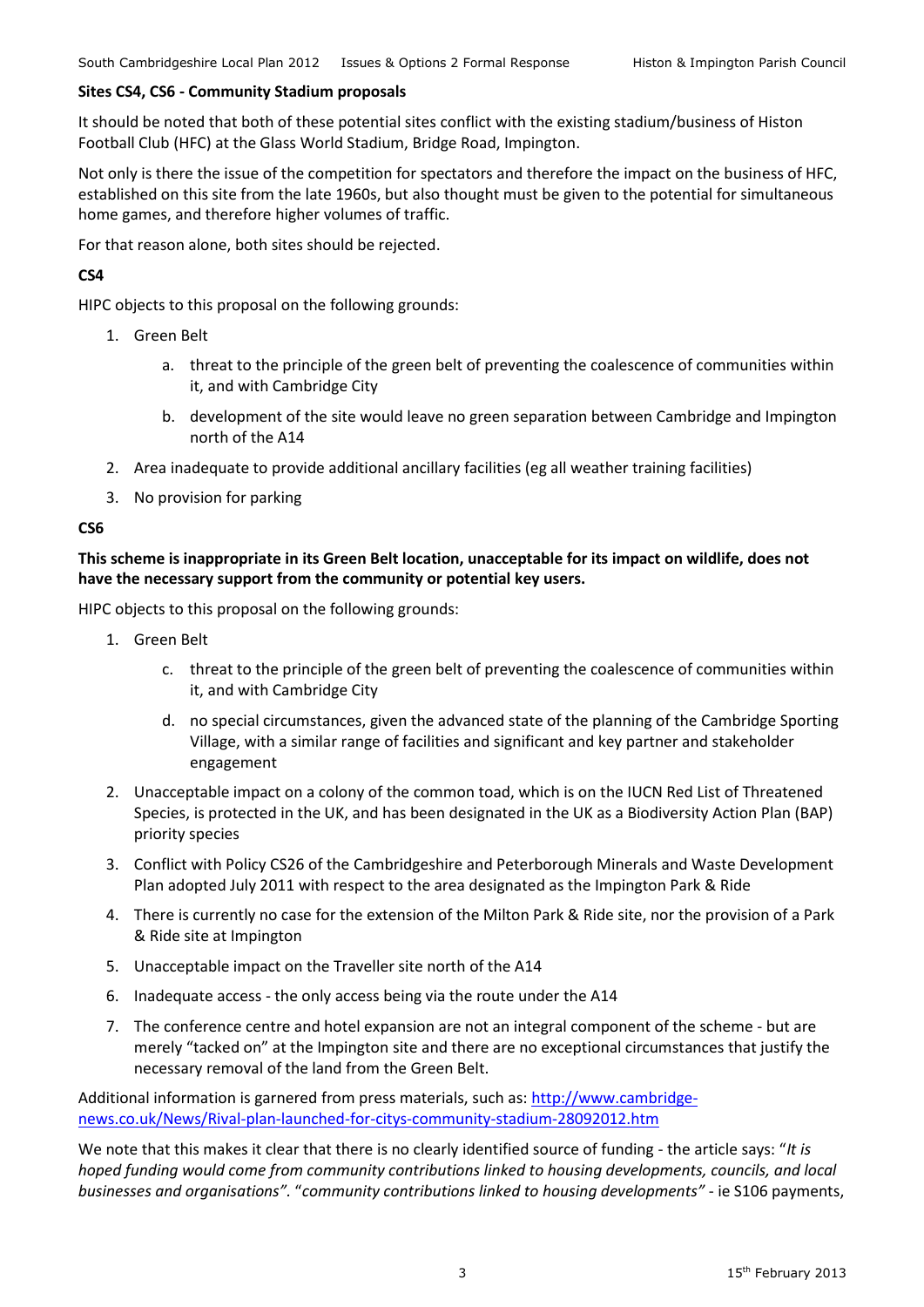are already under considerable pressure to deliver essential education, transport and other services. It is highly unlikely that these would be able to provide any funding.

This scheme is clearly undeliverable financially.

In detail:

## **Green Belt**

The purposes of the Green Belt include:

 To prevent communities in the environs of Cambridge from merging into one another and with the **City** 

The scheme considerably erodes the separation between Milton & Impington. Being totally dependent on developments in both Milton and Impington it cannot but do so.

In addition, the forecast 40% use of this facility by Cambridge Regional College demonstrates a spread from Cambridge City into the Green Belt. It is to be reasonably assumed that this access will be via the route under the A14

Note that the Green Belt protection to the south east used to extend from the village all the way to Kings Hedges Road. Building the A14 and then filling in the Orchard Park portion has already reduced the gap to a third of what it was when the green belt was originally designated. This continued erosion must be halted if the purpose of the Green Belt is to be retained.

Furthermore the Final Inspector's report into the South Cambridgeshire Site Specific Policies Development Plan (28<sup>th</sup> September 2009; para 18.3, page 60) confirms this view:

*A sport village and community stadium, near Milton, would be inappropriate because the site is a substantial open area outside any settlement and is located in the Green Belt. The need for, and benefits of, development do not amount to the exceptional circumstances necessary to justify the removal of the land from the Green Belt. An allocation within the Green Belt would lead to development of a scale inappropriate in the Green Belt.*

### **Toads**

NB this information was gathered during the construction of the Guided Busway.

There is a local colony of common toads, which live in the fields north of the guideway, but breed in Cawcutts Lake, Impington. On one weekend in March 2010 local residents saved over 700 toads trying to cross the guideway to get to the lake. Toad tunnels were later installed under the guideway.

The number of common toads are dwindling as development and habitat removal increases. There are only five large (and hence sustainable) colonies in the UK and with over a thousand toads in the local colony this is probably the largest.

### **Histon Football Club**

Histon Football Club, Glassworld Stadium, Bridge Road, Impington - capacity of 4300

Is approximately 1.3km from the proposed "community stadium".

Whilst at the time of writing Histon & Cambridge clubs are in different divisions they are competing for fans who wish to watch local football.

The close proximity of the community stadium would present unfair and unreasonable competition for Histon.

### **Parking**

The plans for parking are inadequate. The site is intended to include:

- a 10,000 seater stadium
- an ice rink
- a concert hall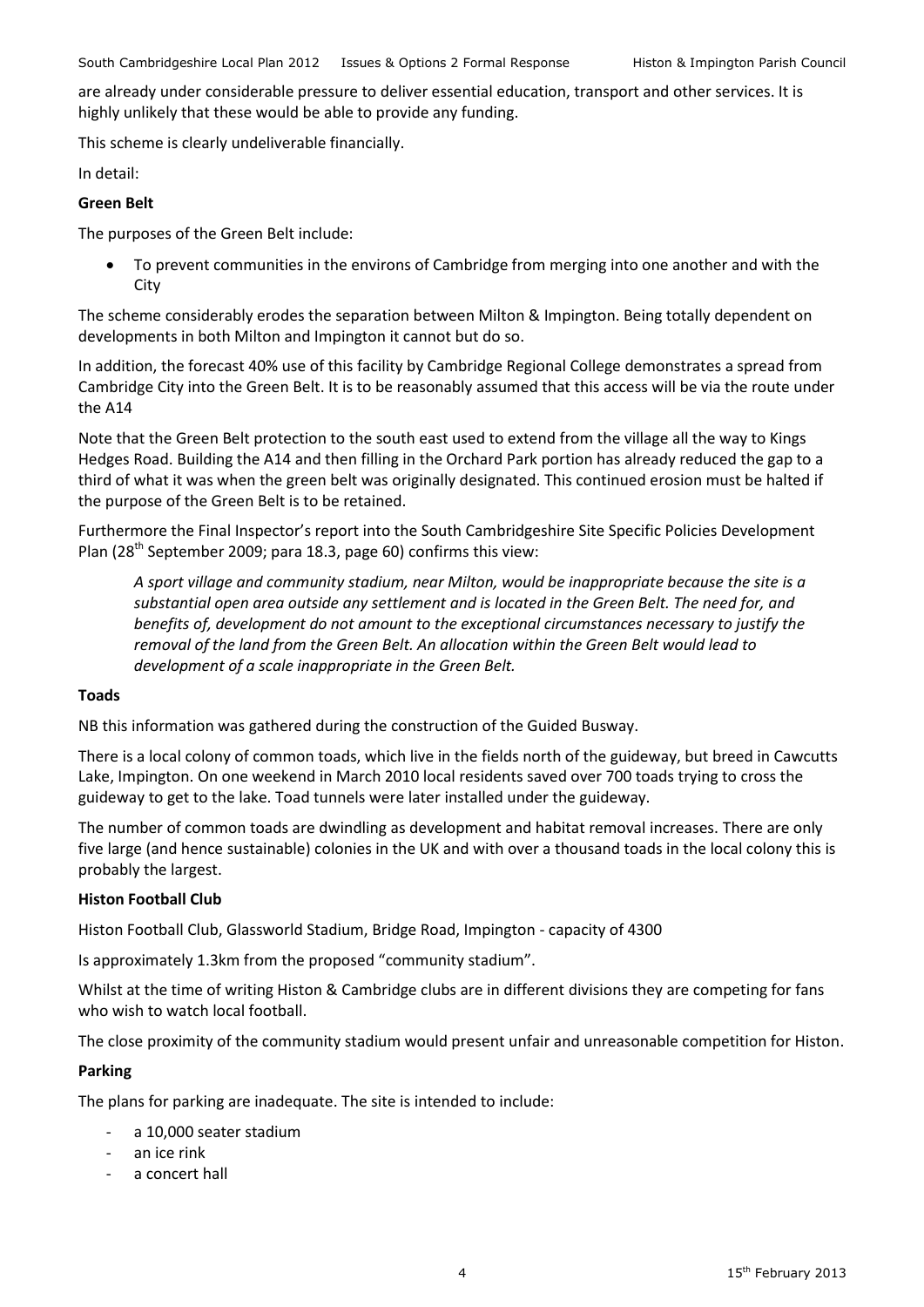In order to be financially sustainable, the concert hall will be multi-functional. We can reasonably assume, therefore, that all these facilities will all be operating simultaneously some evenings, and also weekend afternoons.

We note also that Histon Football Club, with a capacity of 4300, is less than a kilometre from the Impington Park & Ride and fans attending matches there may well use the new parking site.

The busiest times for Park & Ride facilities tend to be weekends (for shopping etc in Cambridge). It is not clear, therefore, how the marginal increase in capacity proposed will meet demand.

Whilst access from the guideway is theoretically attractive, it is not without risks - requiring patrons to cross the guideway, and also assumes that the relevant connections are in place. This is not the case - for example there is only one of the guideway services (A) that stops more than once an hour at the Railway Station - and that is required to use single deckers since it originates at the Trumpington Park &Ride, and therefore has limited capacity.

# **Part 2 - Further site options**

## **H2 - Former Bishops Hardware Store, Station Road, Impington**

HIPC supports redevelopment of this site **within** the regeneration proposals PC1

## **PC1 - Parish Council's regeneration proposal, 'Station', Histon and Impington**

HIPC were delighted to be able to present the supporting material at the Public Consultation held in the village on January 22<sup>nd</sup>. The only negative comments arose from the common misunderstanding that defining an area PC1 that the whole of the area was being proposed for development. This was not the intention of the Parish Council which thought it useful to delineate the area that would be directly affected by the requested site specific policies on the three nominated sites within the PC1 area.

Apart from the misunderstanding, there were no adverse comments to the proposal from attendees at the exhibition/consultation.

There were many adverse comments to the proposal to replace the warehouse employment site (ref H2) with residential development. All said this was too valuable a keystone site within the gateway area to the settlement that to use for pure residential development was a shameful waste of the potential for the site.

The Parish Council is in the middle of a Public Consultation, including:-

- 1. A web site with scope for placing comments
- 2. delivering a leaflet (including a response slip, links to the web site and invite to a public meeting) to all houses within the area and those within 150m and west of the B1049
- 3. Consulting all the business within the PC1 area
- 4. Holding a public meeting on February 28<sup>th</sup> in the Recreation Ground Community Room

The results of the consultation will be reported to SCDC (and of course the residents)

### **PC2 - Parish Council's proposal to reinvigorate Cottenham**

HIPC is deeply concerned at this point, and with the given level of detail, of the impact of an adequate scale of development to fund the proposed bypass and the traffic arising there from.

These proposals might work for the inhabitants of Cottenham but would be disastrous for Histon and Impington, even on low (unrealistic) estimates of the extra commuter traffic generated by the new housing of one house in three, this would swamp the capacity of the B1049 and in particular the traffic light crossing at the Green where morning tailbacks to Cottenham are now common.

HIPC has therefore to strongly object to these proposals given the likely impact of traffic generated on the B1049.

If SCDC were minded to accept those proposals we would demand significant improvement to the B1049 throughout its passage through our settlement.